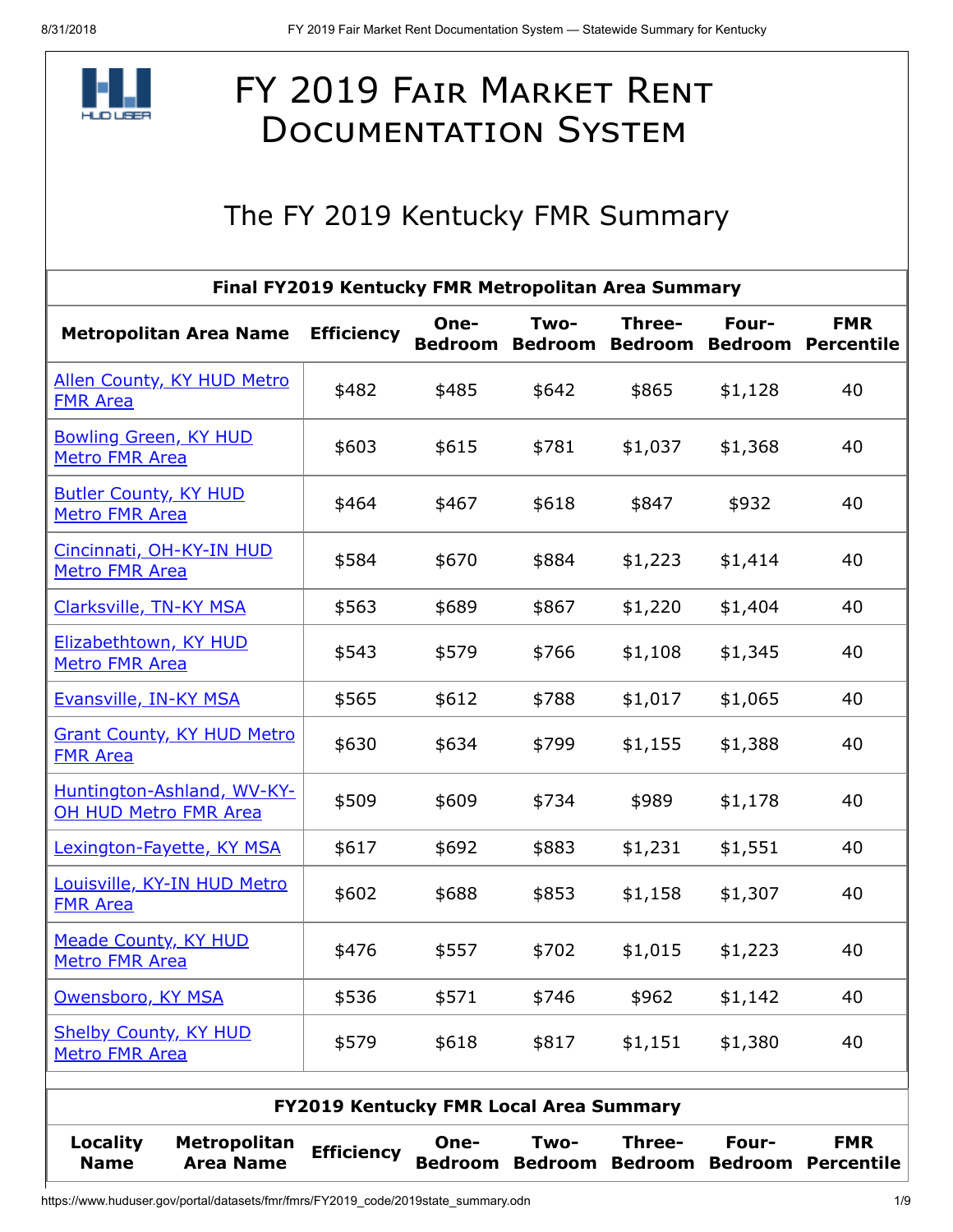| FY2019 Kentucky FMR Local Area Summary |                                                                      |                   |                        |                        |                          |                         |                                 |  |  |  |
|----------------------------------------|----------------------------------------------------------------------|-------------------|------------------------|------------------------|--------------------------|-------------------------|---------------------------------|--|--|--|
| <b>Locality</b><br><b>Name</b>         | <b>Metropolitan</b><br><b>Area Name</b>                              | <b>Efficiency</b> | One-<br><b>Bedroom</b> | Two-<br><b>Bedroom</b> | Three-<br><b>Bedroom</b> | Four-<br><b>Bedroom</b> | <b>FMR</b><br><b>Percentile</b> |  |  |  |
| <b>Adair</b><br><b>County</b>          | Adair County,<br>KY                                                  | \$451             | \$467                  | \$618                  | \$811                    | \$935                   | 40                              |  |  |  |
| <b>Allen</b><br><b>County</b>          | Allen County,<br><b>KY HUD Metro</b><br><b>FMR Area</b>              | \$482             | \$485                  | \$642                  | \$865                    | \$1,128                 | 40                              |  |  |  |
| <b>Anderson</b><br><b>County</b>       | Anderson<br>County, KY                                               | \$521             | \$636                  | \$728                  | \$980                    | \$984                   | 40                              |  |  |  |
| <b>Ballard</b><br><b>County</b>        | <b>Ballard</b><br>County, KY                                         | \$473             | \$500                  | \$661                  | \$828                    | \$893                   | 40                              |  |  |  |
| <b>Barren</b><br><b>County</b>         | Barren<br>County, KY                                                 | \$411             | \$524                  | \$639                  | \$840                    | \$869                   | 40                              |  |  |  |
| <b>Bath County</b>                     | Bath County,<br>KY.                                                  | \$460             | \$486                  | \$643                  | \$806                    | \$906                   | 40                              |  |  |  |
| <b>Bell County</b>                     | Bell County,<br>KY                                                   | \$473             | \$511                  | \$618                  | \$832                    | \$835                   | 40                              |  |  |  |
| <b>Boone</b><br><b>County</b>          | Cincinnati,<br>$OH-KY-IN$<br><b>HUD Metro</b><br><b>FMR Area</b>     | \$584             | \$670                  | \$884                  | \$1,223                  | \$1,414                 | 40                              |  |  |  |
| <b>Bourbon</b><br><b>County</b>        | Lexington-<br>Fayette, KY<br><b>MSA</b>                              | \$617             | \$692                  | \$883                  | \$1,231                  | \$1,551                 | 40                              |  |  |  |
| <b>Boyd</b><br><b>County</b>           | Huntington-<br>Ashland, WV-<br><b>KY-OH HUD</b><br>Metro FMR<br>Area | \$509             | \$609                  | \$734                  | \$989                    | \$1,178                 | 40                              |  |  |  |
| <b>Boyle</b><br><b>County</b>          | Boyle County,<br>KY                                                  | \$497             | \$546                  | \$694                  | \$946                    | \$1,099                 | 40                              |  |  |  |
| <b>Bracken</b><br><b>County</b>        | Cincinnati,<br>OH-KY-IN<br><b>HUD Metro</b><br><b>FMR Area</b>       | \$584             | \$670                  | \$884                  | \$1,223                  | \$1,414                 | 40                              |  |  |  |
| <b>Breathitt</b><br><b>County</b>      | <b>Breathitt</b><br>County, KY                                       | \$443             | \$467                  | \$618                  | \$840                    | \$885                   | 40                              |  |  |  |
| <b>Breckinridge</b><br><b>County</b>   | Breckinridge<br>County, KY                                           | \$464             | \$467                  | \$618                  | \$774                    | \$1,010                 | 40                              |  |  |  |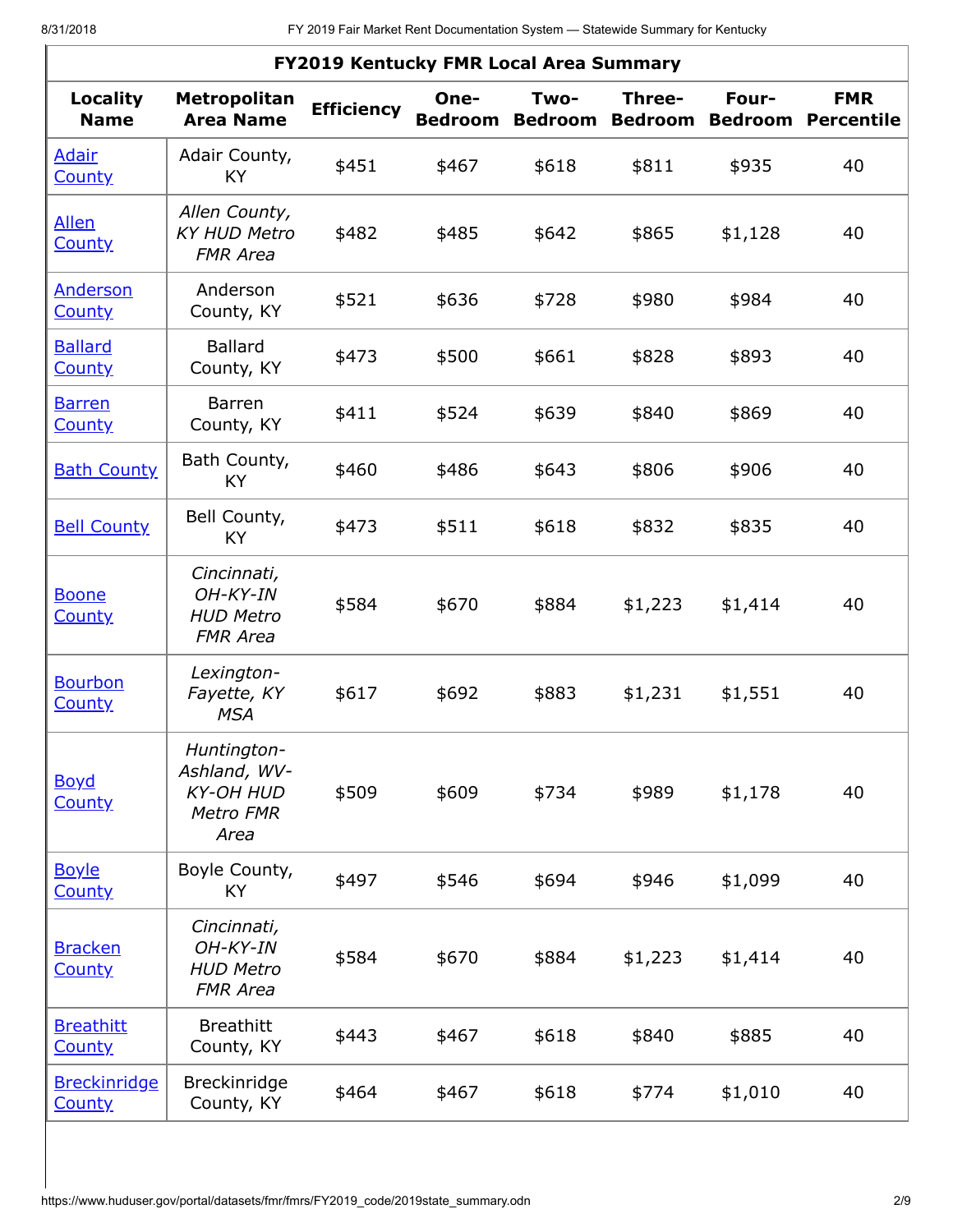r

| FY2019 Kentucky FMR Local Area Summary |                                                                  |                   |                        |                        |                          |                         |                                 |  |  |  |
|----------------------------------------|------------------------------------------------------------------|-------------------|------------------------|------------------------|--------------------------|-------------------------|---------------------------------|--|--|--|
| <b>Locality</b><br><b>Name</b>         | <b>Metropolitan</b><br><b>Area Name</b>                          | <b>Efficiency</b> | One-<br><b>Bedroom</b> | Two-<br><b>Bedroom</b> | Three-<br><b>Bedroom</b> | Four-<br><b>Bedroom</b> | <b>FMR</b><br><b>Percentile</b> |  |  |  |
| <b>Bullitt</b><br><b>County</b>        | Louisville, KY-<br><b>IN HUD Metro</b><br><b>FMR Area</b>        | \$602             | \$688                  | \$853                  | \$1,158                  | \$1,307                 | 40                              |  |  |  |
| <b>Butler</b><br><b>County</b>         | <b>Butler County,</b><br><b>KY HUD Metro</b><br><b>FMR Area</b>  | \$464             | \$467                  | \$618                  | \$847                    | \$932                   | 40                              |  |  |  |
| Caldwell<br><b>County</b>              | Caldwell<br>County, KY                                           | \$443             | \$536                  | \$618                  | \$807                    | \$843                   | 40                              |  |  |  |
| <b>Calloway</b><br><b>County</b>       | Calloway<br>County, KY                                           | \$436             | \$513                  | \$678                  | \$913                    | \$916                   | 40                              |  |  |  |
| Campbell<br><b>County</b>              | Cincinnati,<br>$OH-KY-IN$<br><b>HUD Metro</b><br><b>FMR Area</b> | \$584             | \$670                  | \$884                  | \$1,223                  | \$1,414                 | 40                              |  |  |  |
| <b>Carlisle</b><br><b>County</b>       | Carlisle<br>County, KY                                           | \$468             | \$494                  | \$653                  | \$818                    | \$891                   | 40                              |  |  |  |
| Carroll<br><b>County</b>               | Carroll<br>County, KY                                            | \$483             | \$515                  | \$675                  | \$942                    | \$960                   | 40                              |  |  |  |
| Carter<br><b>County</b>                | Carter County,<br>KY                                             | \$443             | \$467                  | \$618                  | \$774                    | \$940                   | 40                              |  |  |  |
| <b>Casey</b><br><b>County</b>          | Casey County,<br><b>KY</b>                                       | \$443             | \$534                  | \$618                  | \$811                    | \$835                   | 40                              |  |  |  |
| Christian<br>County                    | Clarksville,<br>TN-KY MSA                                        | \$563             | \$689                  | \$867                  | \$1,220                  | \$1,404                 | 40                              |  |  |  |
| <b>Clark</b><br><b>County</b>          | Lexington-<br>Fayette, KY<br><b>MSA</b>                          | \$617             | \$692                  | \$883                  | \$1,231                  | \$1,551                 | 40                              |  |  |  |
| <b>Clay County</b>                     | Clay County,<br>KY.                                              | \$443             | \$539                  | \$618                  | \$774                    | \$1,034                 | 40                              |  |  |  |
| Clinton<br><b>County</b>               | Clinton<br>County, KY                                            | \$443             | \$493                  | \$618                  | \$774                    | \$835                   | 40                              |  |  |  |
| <b>Crittenden</b><br><b>County</b>     | Crittenden<br>County, KY                                         | \$443             | \$513                  | \$618                  | \$840                    | \$843                   | 40                              |  |  |  |
| Cumberland<br><b>County</b>            | Cumberland<br>County, KY                                         | \$427             | \$489                  | \$618                  | \$774                    | \$843                   | 40                              |  |  |  |
| <b>Daviess</b><br><b>County</b>        | Owensboro,<br><b>KY MSA</b>                                      | \$536             | \$571                  | \$746                  | \$962                    | \$1,142                 | 40                              |  |  |  |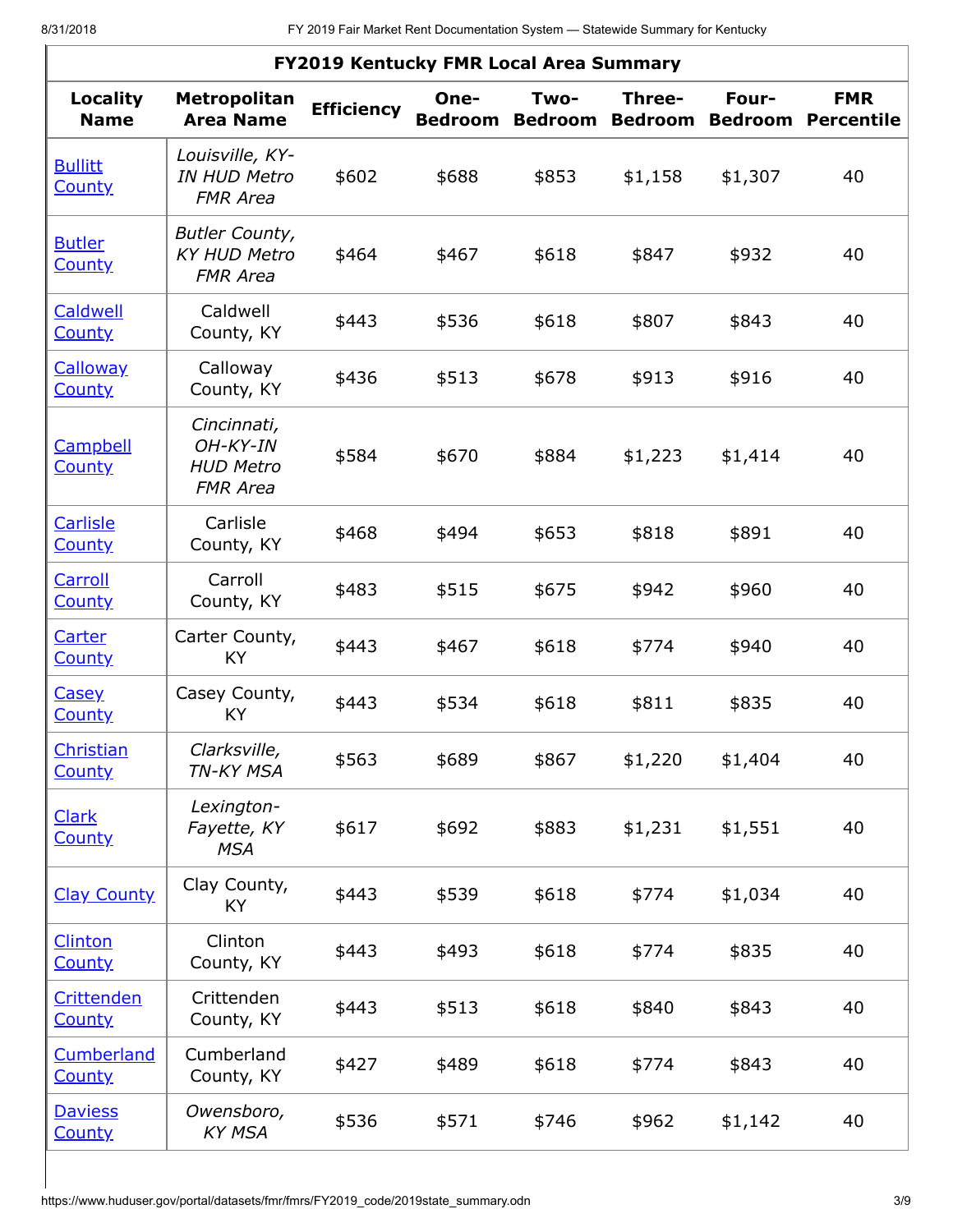| FY2019 Kentucky FMR Local Area Summary |                                                                      |                   |                        |                        |                          |                         |                                 |  |  |  |
|----------------------------------------|----------------------------------------------------------------------|-------------------|------------------------|------------------------|--------------------------|-------------------------|---------------------------------|--|--|--|
| <b>Locality</b><br><b>Name</b>         | Metropolitan<br><b>Area Name</b>                                     | <b>Efficiency</b> | One-<br><b>Bedroom</b> | Two-<br><b>Bedroom</b> | Three-<br><b>Bedroom</b> | Four-<br><b>Bedroom</b> | <b>FMR</b><br><b>Percentile</b> |  |  |  |
| Edmonson<br><b>County</b>              | <b>Bowling</b><br>Green, KY<br><b>HUD Metro</b><br><b>FMR Area</b>   | \$603             | \$615                  | \$781                  | \$1,037                  | \$1,368                 | 40                              |  |  |  |
| <b>Elliott</b><br><b>County</b>        | Elliott County,<br>KY.                                               | \$452             | \$499                  | \$631                  | \$791                    | \$861                   | 40                              |  |  |  |
| <b>Estill County</b>                   | Estill County,<br>KY.                                                | \$443             | \$467                  | \$618                  | \$786                    | \$890                   | 40                              |  |  |  |
| <b>Fayette</b><br><b>County</b>        | Lexington-<br>Fayette, KY<br><b>MSA</b>                              | \$617             | \$692                  | \$883                  | \$1,231                  | \$1,551                 | 40                              |  |  |  |
| <b>Fleming</b><br><b>County</b>        | Fleming<br>County, KY                                                | \$443             | \$467                  | \$618                  | \$774                    | \$843                   | 40                              |  |  |  |
| <b>Floyd</b><br><b>County</b>          | Floyd County,<br><b>KY</b>                                           | \$504             | \$507                  | \$618                  | \$815                    | \$1,030                 | 40                              |  |  |  |
| <b>Franklin</b><br><b>County</b>       | Franklin<br>County, KY                                               | \$542             | \$632                  | \$757                  | \$992                    | \$1,136                 | 40                              |  |  |  |
| <b>Fulton</b><br><b>County</b>         | Fulton County,<br><b>KY</b>                                          | \$464             | \$467                  | \$618                  | \$779                    | \$835                   | 40                              |  |  |  |
| Gallatin<br><b>County</b>              | Cincinnati,<br>$OH-KY-IN$<br><b>HUD Metro</b><br><b>FMR Area</b>     | \$584             | \$670                  | \$884                  | \$1,223                  | \$1,414                 | 40                              |  |  |  |
| Garrard<br><b>County</b>               | Garrard<br>County, KY                                                | \$474             | \$523                  | \$662                  | \$829                    | \$1,006                 | 40                              |  |  |  |
| Grant<br><b>County</b>                 | Grant County,<br><b>KY HUD Metro</b><br><b>FMR Area</b>              | \$630             | \$634                  | \$799                  | \$1,155                  | \$1,388                 | 40                              |  |  |  |
| Graves<br><b>County</b>                | Graves<br>County, KY                                                 | \$443             | \$467                  | \$618                  | \$830                    | \$869                   | 40                              |  |  |  |
| <u>Grayson</u><br><b>County</b>        | Grayson<br>County, KY                                                | \$443             | \$539                  | \$618                  | \$840                    | \$843                   | 40                              |  |  |  |
| Green<br><b>County</b>                 | Green County,<br>KY.                                                 | \$443             | \$467                  | \$618                  | \$774                    | \$835                   | 40                              |  |  |  |
| Greenup<br><b>County</b>               | Huntington-<br>Ashland, WV-<br><b>KY-OH HUD</b><br>Metro FMR<br>Area | \$509             | \$609                  | \$734                  | \$989                    | \$1,178                 | 40                              |  |  |  |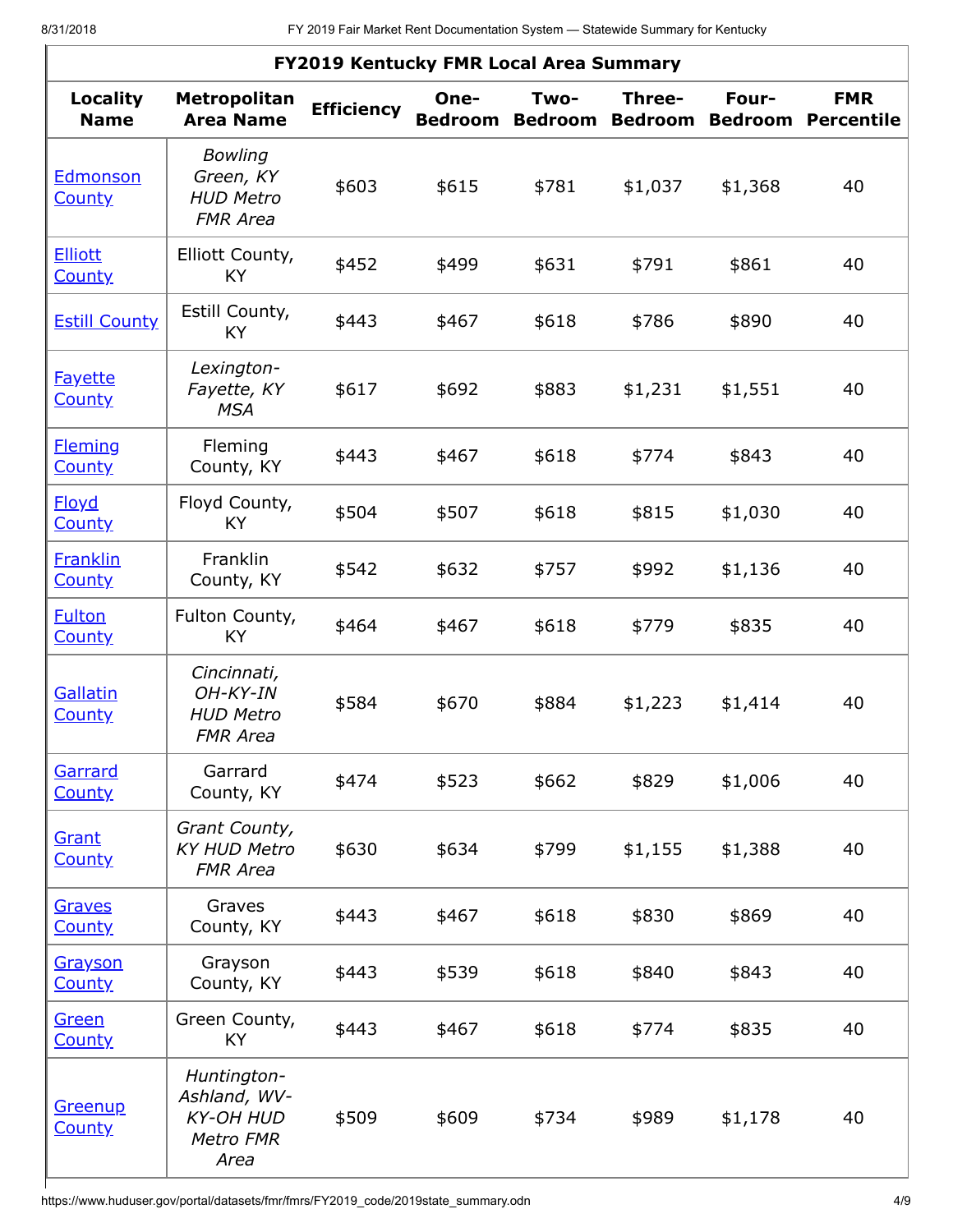| <b>FY2019 Kentucky FMR Local Area Summary</b> |                                                                |                   |                        |                        |                          |                         |                                 |  |  |
|-----------------------------------------------|----------------------------------------------------------------|-------------------|------------------------|------------------------|--------------------------|-------------------------|---------------------------------|--|--|
| Locality<br><b>Name</b>                       | Metropolitan<br><b>Area Name</b>                               | <b>Efficiency</b> | One-<br><b>Bedroom</b> | Two-<br><b>Bedroom</b> | Three-<br><b>Bedroom</b> | Four-<br><b>Bedroom</b> | <b>FMR</b><br><b>Percentile</b> |  |  |
| <b>Hancock</b><br><b>County</b>               | Owensboro,<br><b>KY MSA</b>                                    | \$536             | \$571                  | \$746                  | \$962                    | \$1,142                 | 40                              |  |  |
| <b>Hardin</b><br><b>County</b>                | Elizabethtown,<br><b>KY HUD Metro</b><br><b>FMR Area</b>       | \$543             | \$579                  | \$766                  | \$1,108                  | \$1,345                 | 40                              |  |  |
| <b>Harlan</b><br><b>County</b>                | Harlan<br>County, KY                                           | \$482             | \$502                  | \$618                  | \$832                    | \$835                   | 40                              |  |  |
| <b>Harrison</b><br><b>County</b>              | Harrison<br>County, KY                                         | \$443             | \$486                  | \$618                  | \$851                    | \$965                   | 40                              |  |  |
| <b>Hart County</b>                            | Hart County,<br>KY.                                            | \$443             | \$516                  | \$618                  | \$870                    | \$978                   | 40                              |  |  |
| <b>Henderson</b><br><b>County</b>             | Evansville, IN-<br><b>KY MSA</b>                               | \$565             | \$612                  | \$788                  | \$1,017                  | \$1,065                 | 40                              |  |  |
| <u>Henry</u><br><b>County</b>                 | Louisville, KY-<br><b>IN HUD Metro</b><br><b>FMR Area</b>      | \$602             | \$688                  | \$853                  | \$1,158                  | \$1,307                 | 40                              |  |  |
| <b>Hickman</b><br><b>County</b>               | Hickman<br>County, KY                                          | \$443             | \$489                  | \$618                  | \$832                    | \$835                   | 40                              |  |  |
| <b>Hopkins</b><br><b>County</b>               | Hopkins<br>County, KY                                          | \$450             | \$475                  | \$628                  | \$828                    | \$910                   | 40                              |  |  |
| <u>Jackson</u><br><b>County</b>               | Jackson<br>County, KY                                          | \$443             | \$489                  | \$618                  | \$877                    | \$880                   | 40                              |  |  |
| <b>Jefferson</b><br><b>County</b>             | Louisville, KY-<br><b>IN HUD Metro</b><br><b>FMR Area</b>      | \$602             | \$688                  | \$853                  | \$1,158                  | \$1,307                 | 40                              |  |  |
| <b>Jessamine</b><br><b>County</b>             | Lexington-<br>Fayette, KY<br><b>MSA</b>                        | \$617             | \$692                  | \$883                  | \$1,231                  | \$1,551                 | 40                              |  |  |
| <b>Johnson</b><br><b>County</b>               | Johnson<br>County, KY                                          | \$443             | \$486                  | \$618                  | \$832                    | \$835                   | 40                              |  |  |
| Kenton<br><b>County</b>                       | Cincinnati,<br>OH-KY-IN<br><b>HUD Metro</b><br><b>FMR Area</b> | \$584             | \$670                  | \$884                  | \$1,223                  | \$1,414                 | 40                              |  |  |
| <b>Knott</b><br><b>County</b>                 | Knott County,<br>KY                                            | \$443             | \$467                  | \$618                  | \$784                    | \$837                   | 40                              |  |  |
| <b>Knox</b><br><b>County</b>                  | Knox County,<br>KY                                             | \$443             | \$523                  | \$618                  | \$843                    | \$1,085                 | 40                              |  |  |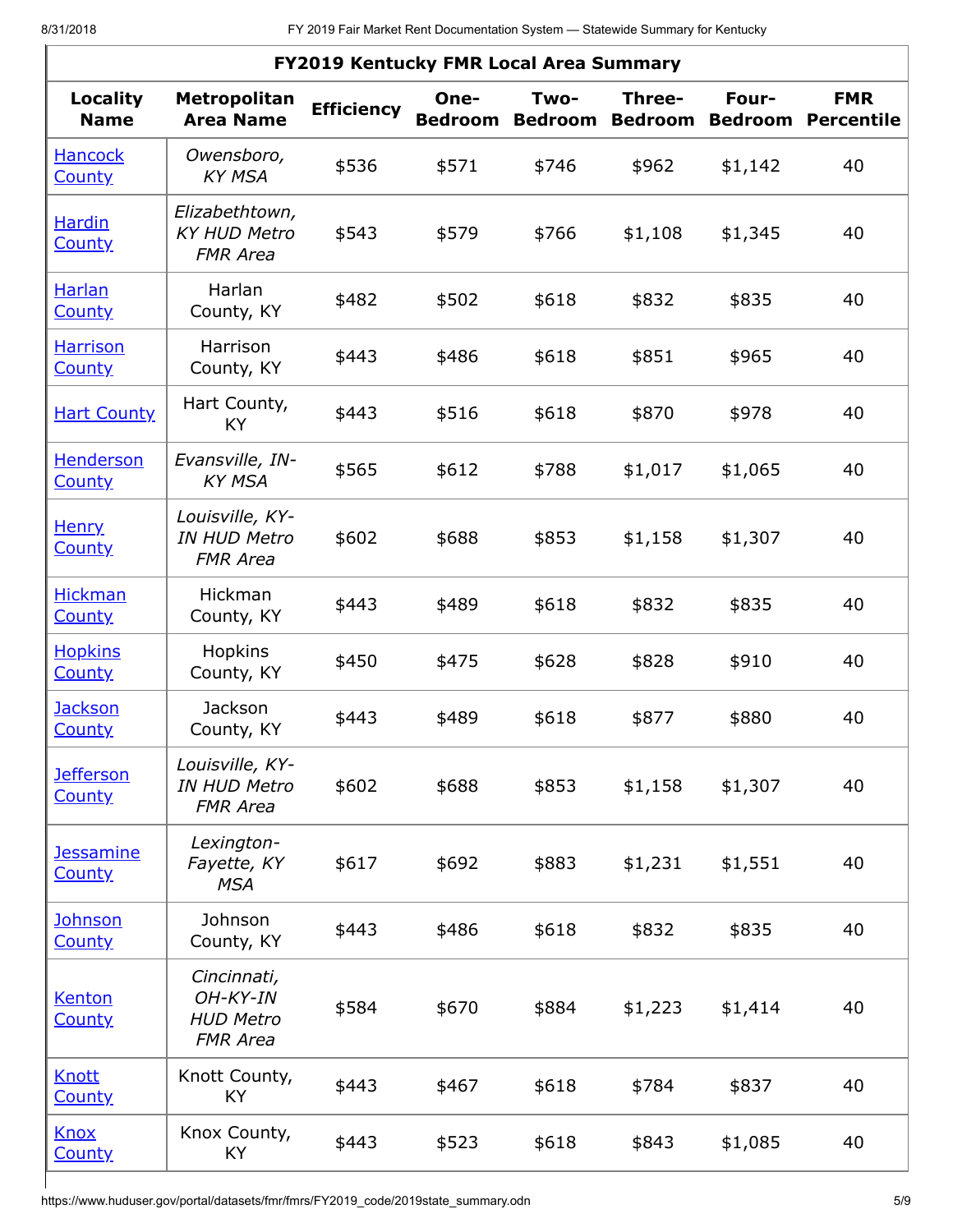| <b>FY2019 Kentucky FMR Local Area Summary</b> |                                                          |                   |                        |                        |                          |                         |                                 |  |  |
|-----------------------------------------------|----------------------------------------------------------|-------------------|------------------------|------------------------|--------------------------|-------------------------|---------------------------------|--|--|
| <b>Locality</b><br><b>Name</b>                | <b>Metropolitan</b><br><b>Area Name</b>                  | <b>Efficiency</b> | One-<br><b>Bedroom</b> | Two-<br><b>Bedroom</b> | Three-<br><b>Bedroom</b> | Four-<br><b>Bedroom</b> | <b>FMR</b><br><b>Percentile</b> |  |  |
| Larue<br><b>County</b>                        | Elizabethtown,<br><b>KY HUD Metro</b><br><b>FMR Area</b> | \$543             | \$579                  | \$766                  | \$1,108                  | \$1,345                 | 40                              |  |  |
| <b>Laurel</b><br><b>County</b>                | Laurel County,<br>KY                                     | \$460             | \$543                  | \$642                  | \$880                    | \$1,009                 | 40                              |  |  |
| Lawrence<br><b>County</b>                     | Lawrence<br>County, KY                                   | \$443             | \$526                  | \$618                  | \$839                    | \$983                   | 40                              |  |  |
| <b>Lee County</b>                             | Lee County,<br>KY                                        | \$443             | \$483                  | \$618                  | \$788                    | \$843                   | 40                              |  |  |
| <u>Leslie</u><br><b>County</b>                | Leslie County,<br>KY                                     | \$474             | \$489                  | \$618                  | \$840                    | \$843                   | 40                              |  |  |
| Letcher<br><b>County</b>                      | Letcher<br>County, KY                                    | \$448             | \$501                  | \$625                  | \$783                    | \$857                   | 40                              |  |  |
| Lewis<br><b>County</b>                        | Lewis County,<br>KY                                      | \$443             | \$517                  | \$618                  | \$774                    | \$912                   | 40                              |  |  |
| Lincoln<br><b>County</b>                      | Lincoln<br>County, KY                                    | \$443             | \$470                  | \$618                  | \$808                    | \$939                   | 40                              |  |  |
| Livingston<br><b>County</b>                   | Livingston<br>County, KY                                 | \$443             | \$508                  | \$618                  | \$840                    | \$843                   | 40                              |  |  |
| <u>Logan</u><br><b>County</b>                 | Logan County,<br>KY                                      | \$447             | \$514                  | \$624                  | \$817                    | \$843                   | 40                              |  |  |
| <b>Lyon County</b>                            | Lyon County,<br>KY                                       | \$443             | \$483                  | \$618                  | \$840                    | \$843                   | 40                              |  |  |
| <b>Madison</b><br><b>County</b>               | Madison<br>County, KY                                    | \$479             | \$522                  | \$691                  | \$985                    | \$1,027                 | 40                              |  |  |
| <b>Magoffin</b><br><b>County</b>              | Magoffin<br>County, KY                                   | \$443             | \$539                  | \$618                  | \$809                    | \$843                   | 40                              |  |  |
| <b>Marion</b><br><b>County</b>                | Marion<br>County, KY                                     | \$451             | \$550                  | \$630                  | \$789                    | \$1,016                 | 40                              |  |  |
| <b>Marshall</b><br><b>County</b>              | Marshall<br>County, KY                                   | \$583             | \$598                  | \$685                  | \$858                    | \$934                   | 40                              |  |  |
| <b>Martin</b><br><b>County</b>                | Martin County,<br>KY                                     | \$443             | \$486                  | \$618                  | \$840                    | \$983                   | 40                              |  |  |
| <b>Mason</b><br><b>County</b>                 | Mason County,<br>KY                                      | \$450             | \$502                  | \$628                  | \$812                    | \$857                   | 40                              |  |  |
| McCracken<br><b>County</b>                    | McCracken<br>County, KY                                  | \$468             | \$551                  | \$729                  | \$922                    | \$1,109                 | 40                              |  |  |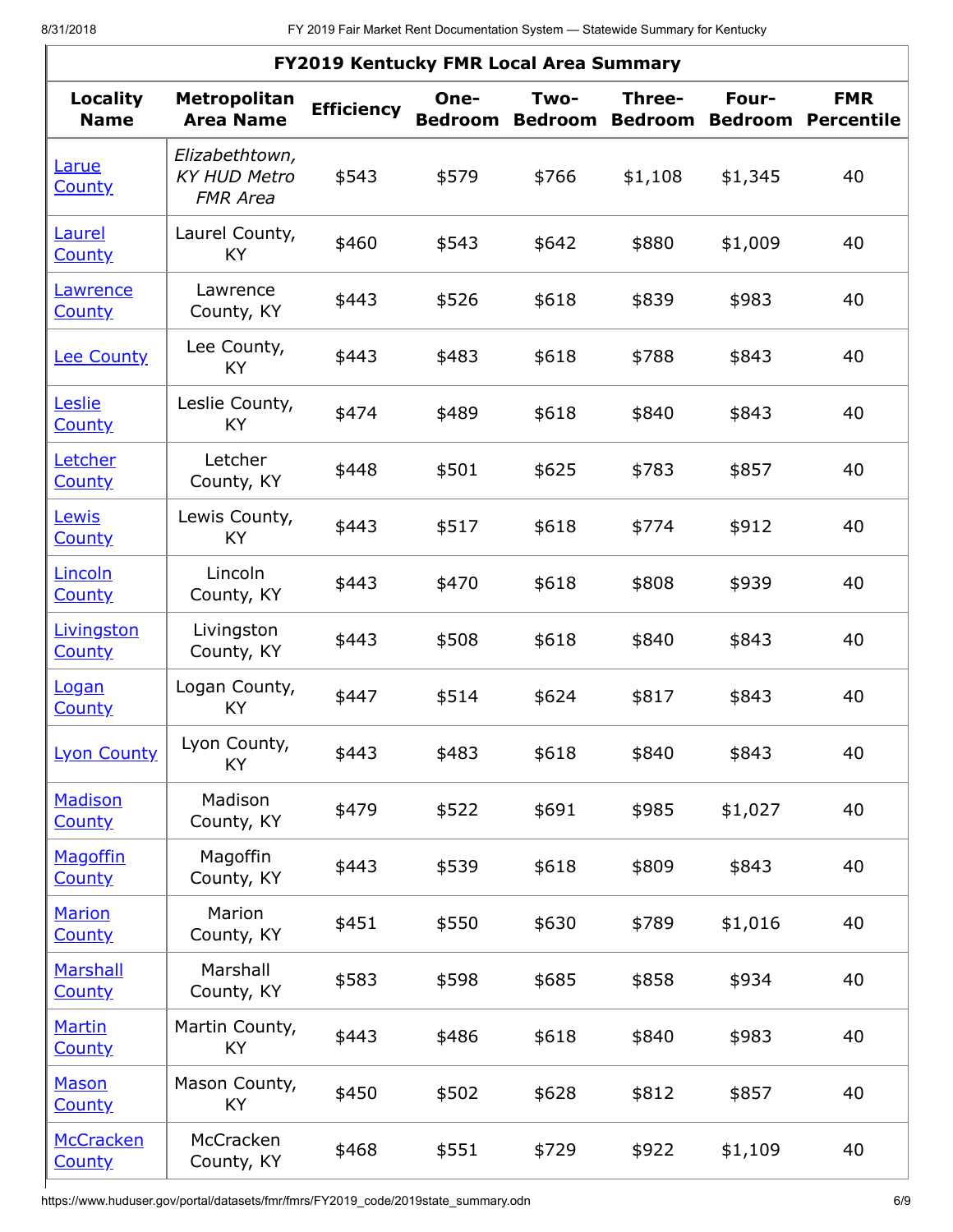| <b>FY2019 Kentucky FMR Local Area Summary</b> |                                                            |                   |                        |       |                                  |                         |                                 |  |  |  |
|-----------------------------------------------|------------------------------------------------------------|-------------------|------------------------|-------|----------------------------------|-------------------------|---------------------------------|--|--|--|
| <b>Locality</b><br><b>Name</b>                | Metropolitan<br><b>Area Name</b>                           | <b>Efficiency</b> | One-<br><b>Bedroom</b> | Two-  | Three-<br><b>Bedroom Bedroom</b> | Four-<br><b>Bedroom</b> | <b>FMR</b><br><b>Percentile</b> |  |  |  |
| <b>McCreary</b><br><b>County</b>              | McCreary<br>County, KY                                     | \$443             | \$467                  | \$618 | \$808                            | \$835                   | 40                              |  |  |  |
| <b>McLean</b><br><b>County</b>                | Owensboro,<br><b>KY MSA</b>                                | \$536             | \$571                  | \$746 | \$962                            | \$1,142                 | 40                              |  |  |  |
| Meade<br><b>County</b>                        | Meade<br>County, KY<br><b>HUD Metro</b><br><b>FMR Area</b> | \$476             | \$557                  | \$702 | \$1,015                          | \$1,223                 | 40                              |  |  |  |
| <b>Menifee</b><br><b>County</b>               | Menifee<br>County, KY                                      | \$443             | \$467                  | \$618 | \$774                            | \$835                   | 40                              |  |  |  |
| <b>Mercer</b><br><b>County</b>                | Mercer<br>County, KY                                       | \$465             | \$491                  | \$649 | \$867                            | \$1,140                 | 40                              |  |  |  |
| <b>Metcalfe</b><br><b>County</b>              | Metcalfe<br>County, KY                                     | \$443             | \$540                  | \$618 | \$774                            | \$835                   | 40                              |  |  |  |
| Monroe<br><b>County</b>                       | Monroe<br>County, KY                                       | \$443             | \$467                  | \$618 | \$789                            | \$835                   | 40                              |  |  |  |
| <b>Montgomery</b><br><b>County</b>            | Montgomery<br>County, KY                                   | \$500             | \$528                  | \$698 | \$878                            | \$1,151                 | 40                              |  |  |  |
| Morgan<br><b>County</b>                       | Morgan<br>County, KY                                       | \$473             | \$540                  | \$618 | \$791                            | \$866                   | 40                              |  |  |  |
| Muhlenberg<br><b>County</b>                   | Muhlenberg<br>County, KY                                   | \$443             | \$497                  | \$618 | \$774                            | \$867                   | 40                              |  |  |  |
| <b>Nelson</b><br><b>County</b>                | Nelson<br>County, KY                                       | \$500             | \$528                  | \$698 | \$1,002                          | \$1,006                 | 40                              |  |  |  |
| <b>Nicholas</b><br><b>County</b>              | <b>Nicholas</b><br>County, KY                              | \$443             | \$467                  | \$618 | \$840                            | \$843                   | 40                              |  |  |  |
| <b>Ohio County</b>                            | Ohio County,<br>KY                                         | \$443             | \$498                  | \$618 | \$840                            | \$885                   | 40                              |  |  |  |
| <b>Oldham</b><br><b>County</b>                | Louisville, KY-<br><b>IN HUD Metro</b><br><b>FMR Area</b>  | \$602             | \$688                  | \$853 | \$1,158                          | \$1,307                 | 40                              |  |  |  |
| Owen<br><b>County</b>                         | Owen County,<br>KY                                         | \$450             | \$477                  | \$629 | \$827                            | \$858                   | 40                              |  |  |  |
| <b>Owsley</b><br><b>County</b>                | Owsley<br>County, KY                                       | \$443             | \$489                  | \$618 | \$840                            | \$843                   | 40                              |  |  |  |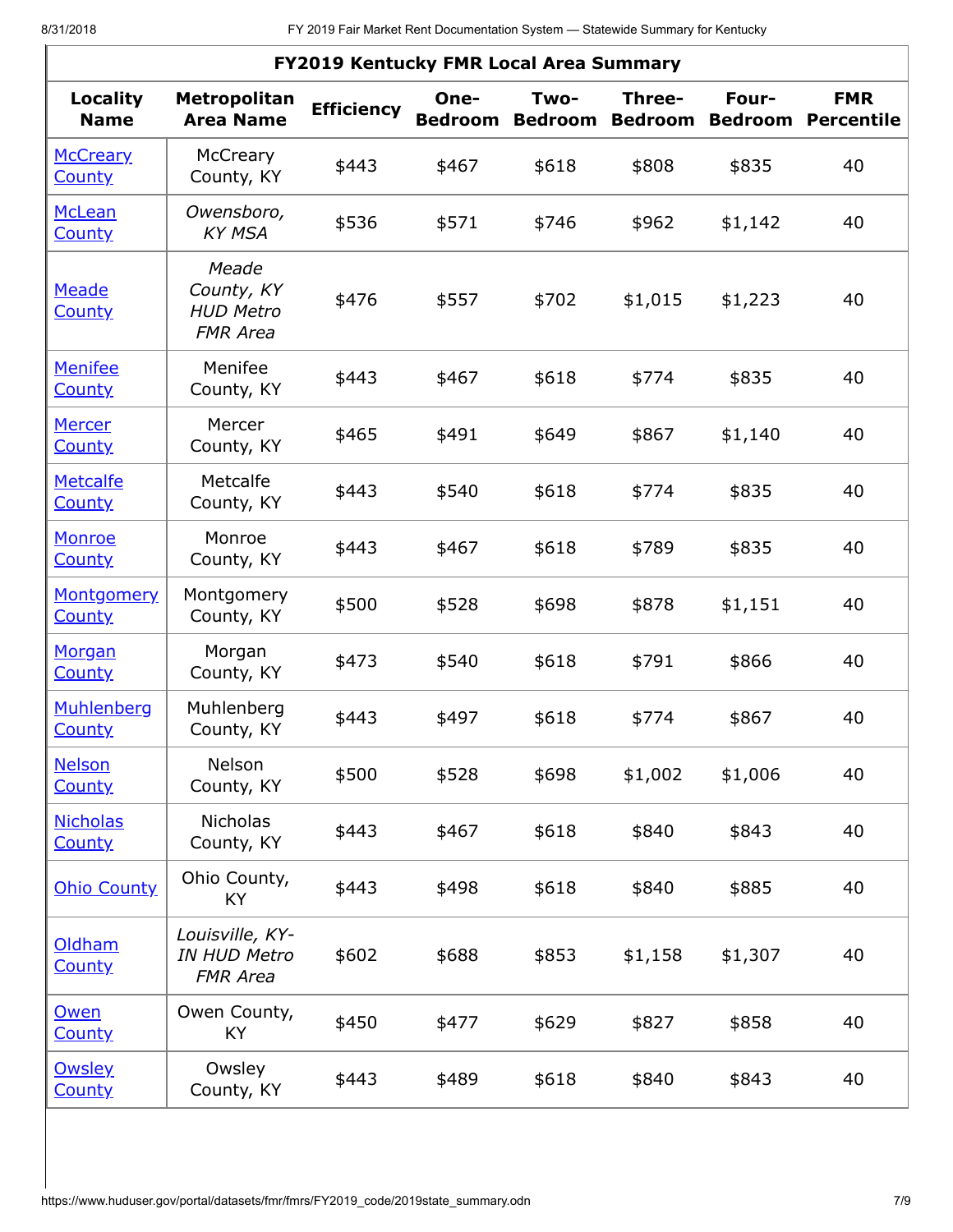| FY2019 Kentucky FMR Local Area Summary |                                                                  |                   |                        |                        |                          |                         |                                 |  |  |  |
|----------------------------------------|------------------------------------------------------------------|-------------------|------------------------|------------------------|--------------------------|-------------------------|---------------------------------|--|--|--|
| <b>Locality</b><br><b>Name</b>         | <b>Metropolitan</b><br><b>Area Name</b>                          | <b>Efficiency</b> | One-<br><b>Bedroom</b> | Two-<br><b>Bedroom</b> | Three-<br><b>Bedroom</b> | Four-<br><b>Bedroom</b> | <b>FMR</b><br><b>Percentile</b> |  |  |  |
| Pendleton<br><b>County</b>             | Cincinnati,<br>$OH-KY-IN$<br><b>HUD Metro</b><br><b>FMR Area</b> | \$584             | \$670                  | \$884                  | \$1,223                  | \$1,414                 | 40                              |  |  |  |
| <b>Perry</b><br><b>County</b>          | Perry County,<br>KY                                              | \$443             | \$489                  | \$618                  | \$832                    | \$835                   | 40                              |  |  |  |
| <b>Pike County</b>                     | Pike County,<br>KY                                               | \$490             | \$517                  | \$684                  | \$857                    | \$1,007                 | 40                              |  |  |  |
| Powell<br><b>County</b>                | Powell County,<br>KY                                             | \$443             | \$506                  | \$618                  | \$796                    | \$843                   | 40                              |  |  |  |
| Pulaski<br><b>County</b>               | Pulaski<br>County, KY                                            | \$409             | \$486                  | \$622                  | \$803                    | \$841                   | 40                              |  |  |  |
| Robertson<br><b>County</b>             | Robertson<br>County, KY                                          | \$478             | \$504                  | \$667                  | \$836                    | \$910                   | 40                              |  |  |  |
| Rockcastle<br><b>County</b>            | Rockcastle<br>County, KY                                         | \$464             | \$467                  | \$618                  | \$859                    | \$964                   | 40                              |  |  |  |
| Rowan<br><b>County</b>                 | Rowan<br>County, KY                                              | \$501             | \$590                  | \$700                  | \$877                    | \$1,057                 | 40                              |  |  |  |
| <b>Russell</b><br><b>County</b>        | Russell<br>County, KY                                            | \$509             | \$512                  | \$618                  | \$805                    | \$1,085                 | 40                              |  |  |  |
| <b>Scott</b><br><b>County</b>          | Lexington-<br>Fayette, KY<br><b>MSA</b>                          | \$617             | \$692                  | \$883                  | \$1,231                  | \$1,551                 | 40                              |  |  |  |
| <b>Shelby</b><br><b>County</b>         | Shelby<br>County, KY<br><b>HUD Metro</b><br><b>FMR Area</b>      | \$579             | \$618                  | \$817                  | \$1,151                  | \$1,380                 | 40                              |  |  |  |
| <b>Simpson</b><br><b>County</b>        | Simpson<br>County, KY                                            | \$496             | \$560                  | \$692                  | \$867                    | \$935                   | 40                              |  |  |  |
| <b>Spencer</b><br><b>County</b>        | Louisville, KY-<br><b>IN HUD Metro</b><br><b>FMR Area</b>        | \$602             | \$688                  | \$853                  | \$1,158                  | \$1,307                 | 40                              |  |  |  |
| <b>Taylor</b><br><b>County</b>         | Taylor County,<br>KY                                             | \$492             | \$495                  | \$618                  | \$815                    | \$906                   | 40                              |  |  |  |
| <b>Todd County</b>                     | Todd County,<br>KY                                               | \$459             | \$487                  | \$641                  | \$803                    | \$866                   | 40                              |  |  |  |
| <u>Trigg</u><br><b>County</b>          | Clarksville,<br>TN-KY MSA                                        | \$563             | \$689                  | \$867                  | \$1,220                  | \$1,404                 | 40                              |  |  |  |